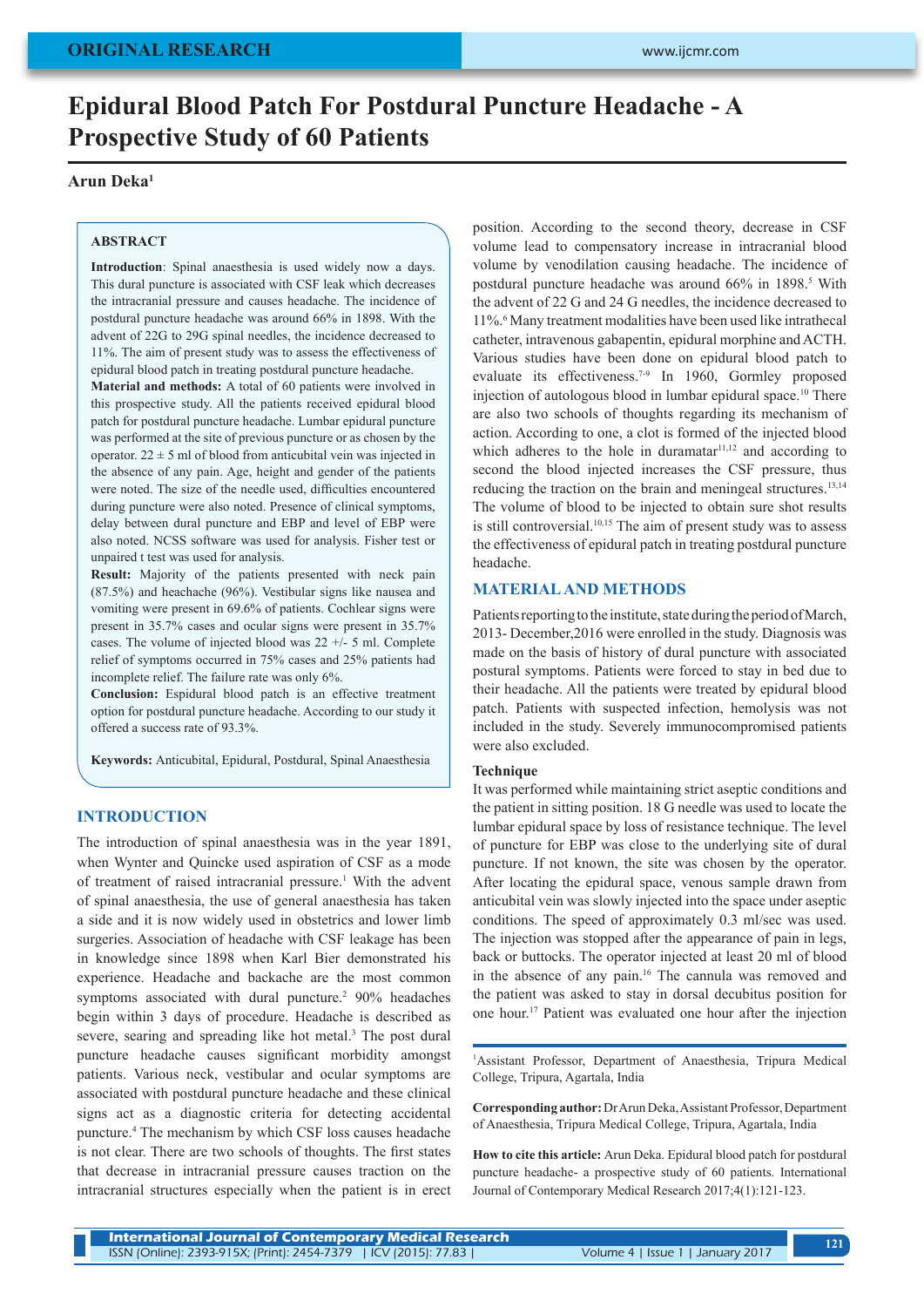for its effectiveness and then on  $1<sup>st</sup>$  and  $15<sup>th</sup>$  postoperative day. The result was classified into complete relief, incomplete relief or failure. Complete disappearance of all the symptoms was regarded as complete relief. Patients who resumed their daily activity and showed improvement were taken as incomplete relief. Patients who showed no relief and had to stay on bed for a part of the day were regarded as failure cases.

Age, height and gender of the patients were noted. The size of the needle used, difficulties encountered during puncture were also noted. Presence of clinical symptoms, delay between dural puncture and EBP and level of EBP were also noted.

## **STATISTICAL ANALYSIS**

Data was expressed as mean +/- Standard deviation. Comparison of patients with incomplete and complete relief of symptoms was performed by unpaired t test or Fischer test when required. P <0.05 was considered significant. NCSS software was used for analysis.

# **RESULT**

Total of 60 patients were included in this study during a period of three years. Out of these 45 patients were females and rest 15 patients were males. In around 18% of cases dural puncture lead to PDPH, out of which 4 patients were of spinal anaesthesia and 7 patients were of epidural anaesthesia. Among these regional anaesthesia was provided to all for surgery. 9 patients (15%) of PDPH reported after use of Touhy needle (17-18 G). Figure 1 shows the vertebral space where dural puncture was performed and where epidural patch was given. Symptoms of CSF leak were noted after a delay of 1-10 days after dural puncture. Majority of the patients presented with neck pain (87.5%) and heachache (96%). Vestibular signs like nausea and vomiting were present in 69.6% of patients. Cochlear signs were present in 35.7% cases and ocular signs were present in 35.7% cases.

Epidural blood patch was given after a delay of 1-53 days,

median of 4 days. The volume of injected blood was 22 +/- 5 ml. In 47 patients discomfort occurred by injection of 19+/- 5 ml of blood. Pain occurred in 32 patients (53.3%) which were mostly preceded by discomfort. Patients with pain and discomfort were given lower volume of blood. Complete relief of symptoms occurred in 75% cases and 25% patients had incomplete relief. The failure rate was only 6%. Table 1 depicts the factors responsible for failure and incomplete relief. Failure rate and patients with incomplete relief were higher in patients receiving dural puncture with needle less than 20 G. Only 11.6% of patients presented with difficulties during epidural patch (Figure-1). Fever was the only complication encountered during this study which also resolved spontaneously.

### **DISCUSSION**

According to our study on PDPH, epidural blood patch is an effective and safe treatment, around 75% of the patients had complete relief from symptoms. The failure rate was only 7%. There exists a dilemma amongst the anaesthesiologists regarding the treatment of postdural puncture headache. According to a study by Baysinger et al<sup>18</sup> in 2011, many anaesthetics in North America still resort to older treatment of oral caffeine, NSAIDS and bed rest as a treatment for postdural puncture heachache. Anaesthesiologists are still avoiding newer techniques like epidural blood patch, intravenous cosyntroprin and neuraxial morphine. According to findings of Vercauteren et al<sup>9</sup>, the effectiveness of EBP is highly variable as the criteria of success are different amongst different studies.In our study the symptom of CSF leak appear after a delay of approximately 1 day. Headache and neck symptoms are the most frequently reported symptoms. According to our study, the incidence of dural puncture was greater with larger gauge needle which was similar to a study conducted by Stride and Croper.<sup>19</sup> Larger the puncture, more difficult it is to seal with epidural blood patch. According to studies, dural puncture with 22G or 24G needles,

|                          |                   | <b>Relief of symptoms</b>                                                                                      |                  | <b>Global results</b> |
|--------------------------|-------------------|----------------------------------------------------------------------------------------------------------------|------------------|-----------------------|
|                          | Complete $(n=45)$ | Incomplete $(n=15)$                                                                                            | Success $(n=56)$ | Failure (n=4)         |
| Age $(yrs)$              | $36 + (-10)$      | $35 + (-10)$                                                                                                   | $36 + (-10)$     | $35+/11$              |
| Sex (females)            | 34                | 11                                                                                                             | 38               | $\overline{2}$        |
| Height (cm)              | $165 + -6$        | $167 + - 8$                                                                                                    | $166 + -7$       | $165 + -6$            |
| Symptoms                 |                   |                                                                                                                |                  |                       |
| Delay                    | $1(1-8)$          | $1(1-10)$                                                                                                      | $1(1-8)$         | $1(1-2)$              |
| Neck Pain                | 37 (82%)          | $14(93.3\%)$                                                                                                   | 49(87.5%)        | 3(75%)                |
| Headache                 | 44 (98%)          | 14 (93.3%)                                                                                                     | 54(96.4%)        | 3(75%)                |
| Vestibular sign          | 32(71%)           | $10(66.6\%)$                                                                                                   | 39(69.6%)        | $2(50\%)$             |
| Cochlear sign            | 17(37.7%)         | $5(33.3\%)$                                                                                                    | 20(35.7%)        | 1(25%)                |
| Ocular sign              | $16(35.5\%)$      | $5(33.3\%)$                                                                                                    | 20 (35.7%)       | $\overline{0}$        |
| Dural puncture           |                   |                                                                                                                |                  |                       |
| Surgery                  | 8                 | 3                                                                                                              | 9                | 1                     |
| Tuophy needle            | 6                 | 3                                                                                                              | 6                |                       |
| Needle diameter $<$ 20 G | $\tau$            | $\overline{4}$                                                                                                 | 8                | $\overline{2}$        |
| Epidural blood patch     |                   |                                                                                                                |                  |                       |
| Discomfort               | 35 (77%)          | $12(80\%)$                                                                                                     | 44 (78.5%)       | $4(100\%)$            |
| Pain                     | 23(51%)           | $9(60\%)$                                                                                                      | 30 (53.5%)       | $\theta$              |
| Delay                    | $5(1-30)$         | $4(1-53)$                                                                                                      | $4(1-53)$        | $2(1-8)$              |
| Delay $<$ 4 days         | 21                | $\overline{7}$                                                                                                 | $26(46.4\%)$     | 3(75%)                |
| <b>Difficulties</b>      | $5(11.11\%)$      | $2(13.3\%)$                                                                                                    | $5(8.9\%)$       | 1(25%)                |
| Volume (ml)              | $22+/-5$          | $22+/-5$                                                                                                       | $22+/-5$         | $22+/-5$              |
|                          |                   | Table-1: Shows the demographic data, delay, most common presenting symptoms and difficulties of epidural patch |                  |                       |

| 122 | <b>International Journal of Contemporary Medical Research</b> |                                              |  |  |
|-----|---------------------------------------------------------------|----------------------------------------------|--|--|
|     | Volume 4   Issue 1   January 2017   ICV (2015): 77.83         | ISSN (Online): 2393-915X; (Print): 2454-7379 |  |  |